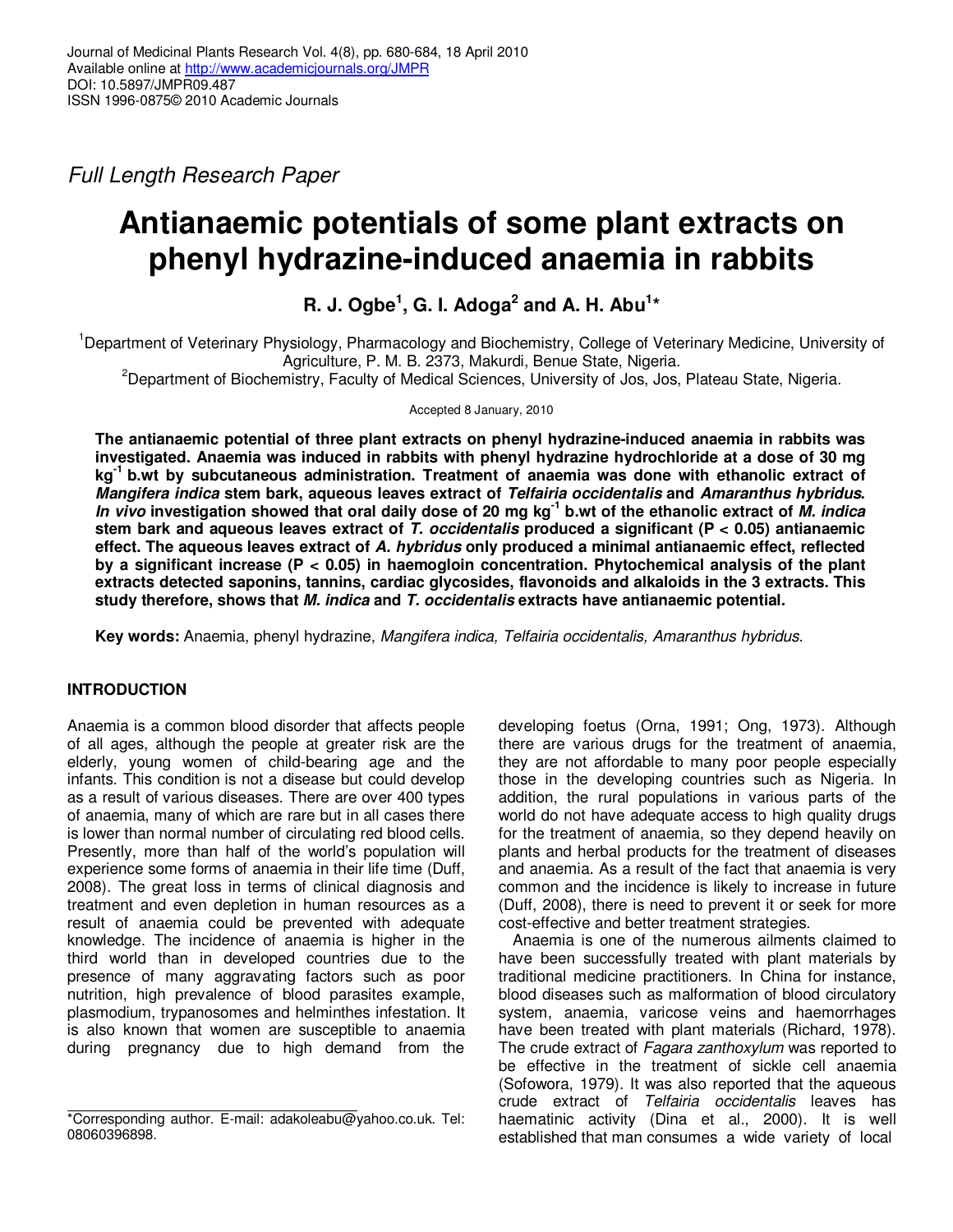crops and vegetables, which are believed to contribute significantly to the improvement of human health in terms of disease prevention and therapy (Breazile, 1971; Burkill, 1985). There are also claims by traditional medicine practitioners that the stem bark extract of Mangifera indica is used for the treatment of anaemia but it appears there is no scientific research and publication to verify this claim. Therefore, this study was initiated to investigate the antianaemic potential of M. indica stem bark extract, the leaves extract of T. occidentalis and Amaranthus hybridus.

#### **MATERIALS AND METHODS**

#### **Experimental animals**

Twelve healthy rabbits (Oryctolagus cuniculi) of both sexes, ranging in age from weaners to adults were used for this research. They were purchased from the animal house unit, University of Jos and kept in the Animal house experimental room. They were fed with pelleted chick mash purchased from Grand cereals and oil mills limited (Vital feeds) Jos and clean drinking water ad libitum. They were allowed to stabilize for two weeks before being used for the experiment. The rabbits were divided into 4 groups, each consisting of 3 rabbits and were gently handled to avoid stress. The baseline values were determined before the rabbits were induced with anaemia. Group A rabbits were given only distilled water and served as control. Groups B, C and D rabbits were treated with T. occidentalis, M. indica and A. hybridus plant extracts respectively.

#### **Plant materials**

The bark of M. indica stem was freshly collected from a farm in Otukpa, Ogbadibo Local Government Area of Benue while the fresh leaves of T. occidentalis and A. hybridus were purchased from Jos main market, Jos, Plateau State; all in North Central Nigeria. The plant materials were identified and authenticated by plant taxonomist, Mr. O. E. Agyeno, Department of Plant Science and Technology, University of Jos. The plant materials were thoroughly washed and dried at room temperature and 40 g of M. indica, T. occidentalis and A. hybridus each were Soxhlet extracted. The choice of water as the solvent for  $T$ . occidentalis and  $A$ . hybridus was to mimic the traditional method of preparing crude plant extracts and that of ethanol for M. indica was to enhance the extraction of more constituents. Besides, our pilot study revealed that M. indica powder was not readily soluble in water. The yield for M. indica, T. occidentalis and A. hybridus were 26.95, 17.1 and 11.67% (w/w) respectively.

#### **Phytochemical analysis**

The presence of phytochemical components in M. indica, T. occidentalis and A. hybridus was determined by methods earlier described (Adesina, 1983; Allen, 1974; AOAC, 1980; Trease and Evans, 1984).

#### **Induction of anaemia**

This was done as described by Harris and Kugler (1971) and modified by Sanni et al. (2005). Briefly, anaemia was induced in all the rabbits by subcutaneous administration of 2.5% neutralized

phenyl hydrazine hydrochloride (Fisher Scientific Company, New Jersey, USA) as described by Harris and Kugler, (1971), at a dose of 30 mg kg<sup>-1</sup> body weight, with a maintenance dose of 10, 15 and 20 mg  $kg^{-1}$  body weight of the same drug at interval of 3 days, within the duration of the experiment.

#### **Blood collection and analysis**

About 1 and 4 ml of blood was collected from each rabbit into bijou bottles with EDTA or without EDTA (for serum) by puncturing the prominent ear vein with syringe needles. The 1 ml blood was thoroughly mixed with EDTA to avoid coagulation and used for haematological tests. The 4 ml blood was allowed to clot at room temperature and then serum was collected after centrifugation at 1000 rpm for 10 min. Serum samples were stored at -20°C until when used for biochemical assays. The 1 ml blood was collected before and after anaemia induction and during treatment, but 4 ml blood was collected at the end of treatment.

#### **Treatment of phenyl hydrazine-induced anaemia with plant extracts**

Groups B, C and D rabbits were treated by daily oral administration of plant extracts, after diagnosis of anaemia, that is, 2 days after phenyl hydrazine administration, at a dose of 30 mg  $kg^{-1}$  body weight for 14 days. The plant crude extracts were reconstituted with distilled water and given to the animals orally: groups B. C and D rabbits were administered T. occidentalis, M. indica and A. hybridus extracts respectively.

#### **Haematological evaluation**

Packed cell volume (PCV) was determined by the microhaematocrit method, red blood cell (RBC) counts was done by improved Neubauer haemocytometer and haemoglobin (Hb) estimation was carried out by Cyanomethaemoglobin method using a spectrophotometer.

#### **Biochemical assays**

Bilirubin (Direct and Total) concentration was determined using Diazo reagents according to Van den Bergh's reaction while total protein was estimated by the Biuret method using a spectrophotometer.

#### **Statistical analysis**

The means and standard deviations (SD) of the data were calculated. The results were analyzed by one-way analysis of variance (ANOVA) and where applicable, least significant difference (LSD) was used to determine significant results. The differences between groups were considered significant at P < 0.05.

## **RESULTS**

The results of phytochemical screening (Table 1) for the three plant extracts showed that M. indica is positive for tannins, cardiac glycosides and flavonoids; A. hybridus is positive for saponins, alkaloids and flavonoids while T. occidentalis is positive for saponins, alkaloids, cardiac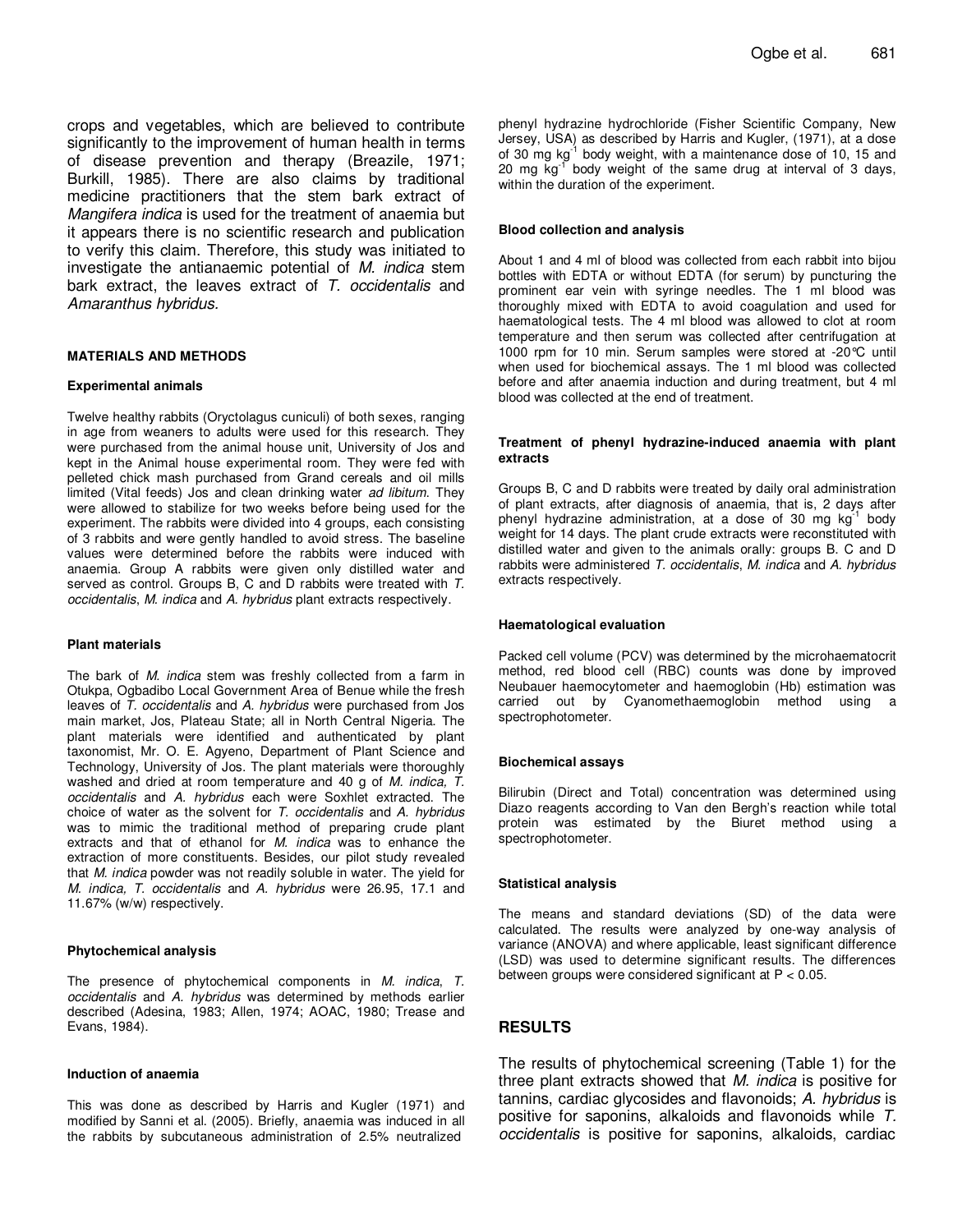| <b>Parameters</b>  | M. <i>indica</i> | A. hybridus i | T. occidentalis |  |
|--------------------|------------------|---------------|-----------------|--|
| Saponins           |                  | $\div$        |                 |  |
| Tannins            | +                |               |                 |  |
| Anthraquinones     |                  |               |                 |  |
| Alkaloids          |                  |               |                 |  |
| <b>Steroids</b>    |                  |               |                 |  |
| Cardiac glycosides | ٠                |               |                 |  |
| Flavonoids         |                  |               |                 |  |

**Table 1.** Phytochemical components of M. indica, A. hybridus and T. occidentalis crude extracts.

 $+$  = present.

 $-$  = Absent.

**Table 2.** Effect of plant extracts on packed cell volume (%) of phenyl hydrazine-induced anaemia in rabbits.

| <b>Duration of experiment</b> | <b>Groups of Rabbits</b> |                      |                         |                    |
|-------------------------------|--------------------------|----------------------|-------------------------|--------------------|
| (days)                        | (A) Treatment with       | (B) Treatment        | (C) Treatment           | (D) Treatment with |
|                               | distilled water          | with T. occidentalis | with <i>M. indica</i>   | with A. hybridus   |
| 0                             | $29.0 \pm 3.0$           | $31.7 \pm 0.5$       | $29.7 \pm 0.59$         | $29.0 + 2.0$       |
| 2                             | $10.0 \pm 1.0$           | $13.7 + 4.$          | $12.0 \pm 2.0$          | $13.7 \pm 0.59$    |
| 6                             | $19.3 + 2.1$             | $25.7 \pm 2.5$       | $19.7 \pm 1.5$          | $22.7 \pm 5.5$     |
| 9                             | $26.0 \pm 1.0^{b}$       | $23.3 \pm 1.2$       | $31.0 \pm 1.0^b$        | $20.3 \pm 1.5$     |
| 12                            | $26.0 \pm 1.0$           | $21.7 + 0.59$        | $26.7 \pm 0.6$          | $22.02 \pm .0$     |
| 16                            | $17.7 \pm 0.59^{a,b}$    | $20.0 \pm 2.0^a$     | $19.7 \pm 0.59^{\circ}$ | $17.0 \pm 2.0$     |

Values are expressed as means  $\pm$  SD, n = 3. Values with the same superscripts on a row are significantly different at P < 0.05.

| <b>Duration of</b><br>experiment (days) | Groups of rabbits                     |                                       |                                 |                                   |  |
|-----------------------------------------|---------------------------------------|---------------------------------------|---------------------------------|-----------------------------------|--|
|                                         | (A) Treatment with<br>distilled water | (B) Treatment with T.<br>occidentalis | (C) Treatment with M.<br>indica | (D) Treatment with A.<br>hybridus |  |
|                                         | $3.8 \pm 0.25$                        | $4.3 \pm 0.52$                        | $3.4 \pm 0.56$                  | $3.5 \pm 0.67$                    |  |
| 2                                       | $2.9 \pm 0.24$                        | $2.9 \pm 0.36$                        | $2.6 \pm 0.27$                  | $2.7 \pm 0.49$                    |  |
| 6                                       | $1.8 \pm 0.27$                        | $1.9 \pm 0.45$                        | $2.1 \pm 0.28$                  | $1.9 \pm 0.61$                    |  |
| 9                                       | $2.7 \pm 0.1^{a,b}$                   | $3.0 \pm 0.25^{\circ}$                | $3.4 \pm 0.14^{\circ}$          | $2.6 \pm 0.10$                    |  |
| 12                                      | $3.2 \pm 0.32$                        | $3.2 \pm 0.40$                        | $3.6 \pm 0.10$                  | $3.10 \pm 0.51$                   |  |
| 16                                      | $2.2 \pm 0.3^b$                       | $2.3 \pm 0.29$                        | $3.1 \pm 0.1^{\circ}$           | $2.2 \pm 0.42$                    |  |

**Table 3.** Effect of plant extracts on red cell counts (X10<sup>12</sup>/L) of phenyl hydrazine-induced anaemia in rabbits.

Values are expressed as means  $\pm$  SD, n = 3. Values with the same superscripts on a row are significantly different at P < 0.05.

glycosides and flavonoids. The reduction of PCV values by more than 50% of the baseline values in all rabbits day 2 after phenyl hydrazine administration is an indication of anaemia. Table 2 shows that M. indica and T. occidentalis extracts significantly increase  $(P < 0.05)$ the PCV values of treated rabbits. Table 3 shows that after anaemia have been induced in rabbits, daily oral treatment with extract of M. indica and T. occidentalis significantly increase ( $P < 0.05$ ) the RBC counts over the control. Table 4 shows that daily oral treatment with T. occidentalis, M. indica and A. hybridus extracts

significantly increase  $(P < 0.05)$  the haemoglobin concentrations of treated rabbits over the control. Table 5 indicates that there is a significant elevation ( $P < 0.05$ ) in the serum bilirubin of all the treated rabbits when compared with the control.

# **DISCUSSION**

Anaemia was diagnosed by a more than 50% reduction in PCV values of all rabbits groups from the baseline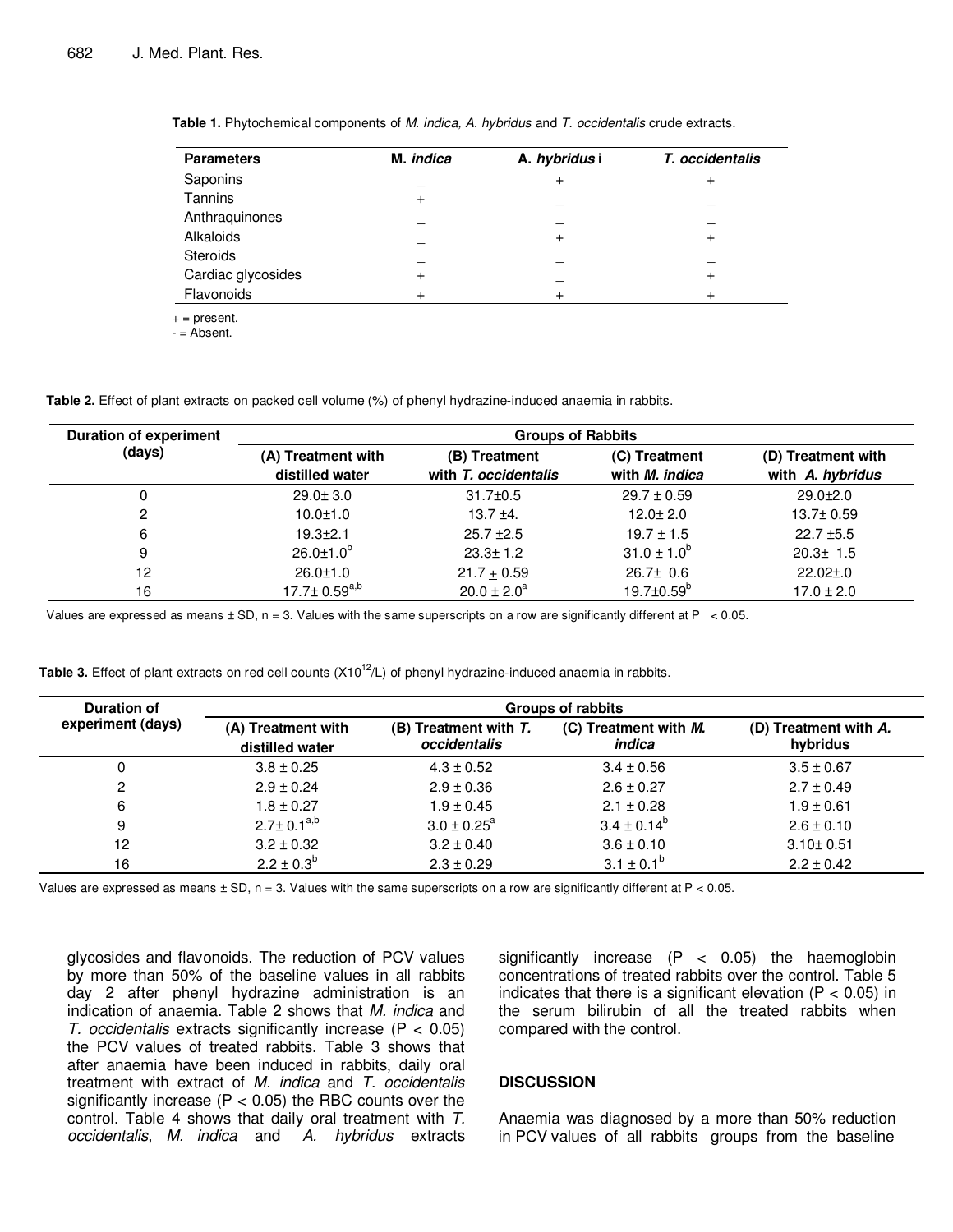| <b>Duration of experiment</b> | <b>Groups of Rabbits</b>              |                                       |                                        |                                   |  |
|-------------------------------|---------------------------------------|---------------------------------------|----------------------------------------|-----------------------------------|--|
| (days)                        | (A) Treatment<br>with distilled water | (B) Treatment<br>with T. occidentalis | (C) Treatment<br>with <i>M. indica</i> | (D) Treatment<br>with A. hybridus |  |
| 0                             | $12.58 \pm 0.8$                       | $13.15 \pm 1.12$                      | $12.41 \pm 0.99$                       | $12.71 \pm 0.88$                  |  |
| 2                             | $16.61 \pm 3.74$                      | $17.58 \pm 2.90$                      | $17.86 \pm 1.87$                       | $17.38 \pm 0.77$                  |  |
| 6                             | $12.5 \pm 2.29$                       | $11.2 \pm 1.65$                       | $11.2 \pm 1.39$                        | $9.1 \pm 2.35$                    |  |
| 9                             | $12.43 \pm 1.18^{a,b,c}$              | $14.74 \pm 0.6^a$                     | $14.21 \pm 0.17^b$                     | 14.14 $\pm$ 0.1 <sup>c</sup>      |  |
| 12                            | $15.68 \pm 0.44^{a,b,c}$              | $17.67 \pm 1.57^a$                    | $17.38 \pm 0.17^b$                     | $17.05 \pm 0.1^{\circ}$           |  |
| 16                            | $11.96 \pm 1.85$                      | $14.45 \pm 1.8$                       | $14.15 \pm 1.05$                       | $13.35 \pm 0.28$                  |  |

**Table 4.** Effect of plant extracts on haemoglobin concentration (gldl) of phenyl hydrazine-induced anaemia in rabbits.

Values are expressed as means  $\pm$  SD, n = 3. Values with the same superscripts on a row are significantly different at P < 0.05.

**Table 5.** Effect of plant extracts on serum bilirubin and total protein of phenyl hydrazine-induced anaemia in rabbits.

| Groups of rabbits                  | <b>Conjugated bilirubin</b><br>$(mq dl^{-1})$ | Total bilirubin<br>(mq dI')                  | <b>Unconjugated bilirubin</b><br>$(mg dl-1)$ | Total protein<br>$(g \, d\Gamma)$ |
|------------------------------------|-----------------------------------------------|----------------------------------------------|----------------------------------------------|-----------------------------------|
| (A) Treatment with distilled water | $0.17 \pm 0.05^{b,c}$                         | $0.81 \pm 0.05^{\text{a},\text{b},\text{c}}$ | $0.65 \pm 0.9^{a}$                           | $12.79 \pm 3.63$                  |
| (B) Treatment with T. occidentalis | $0.22 \pm 0.03$                               | $1.2 \pm 0.13^a$                             | $0.98 \pm 0.16$                              | $14.58 \pm 0.92$                  |
| (C) Treatment with M. indica       | $0.36 \pm 0.02^{\circ}$                       | $1.27 \pm 0.19^b$                            | $0.91 \pm 0.17$                              | $12.11 \pm 0.27$                  |
| (D) Treatment with A. hybridus     | $0.47 \pm 0.1^{\circ}$                        | $1.35 \pm 0.14^c$                            | $0.88 \pm 0.05^{\circ}$                      | $11.88 \pm 2.86$                  |

Values are expressed as means  $\pm$  SD, n = 3. Values with the same superscripts in a column are significantly different at P < 0.05.

values. Similarly, the PCV values and RBC counts were significantly decreased from the baseline values 2 days after administration of phenyl hydrazine hydrochloride, indicating that the chemical could effectively induce anaemia in rabbits at the given dosage. Phenyl hydrazine hydrochloride has earlier been used to induce anaemia in rats (Bowman and Rand, 1980). These authors reported that anaemia was observed after 6 days of injection. There seems to be recovery from anaemia in day 9 by the control group given only distilled water, probably due to decreasing effect of the drug before a boaster dose was given. Phenyl hydrazine was reported to induce the development of Henz bodies on RBC membranes after six days of exposure, which protect them against further destruction by the chemical (Bowman and Rand, 1980; Gordon-Smith, 1980).

The results of haematological tests indicated that treatment with ethanolic extract of M. indica stem bark and aqueous leaves extracts of T. occidentalis significantly elevates ( $P < 0.05$ ) all the parameters of the anaemic rabbits on day 9 (Tables 2 - 4). On the other hand, the aqueous leaves extracts of A. hybridus produced a significant elevation  $(P < 0.05)$  only in haemoglobin concentration (Table 4). This result shows that the stem bark extract of M. indica and leaves extract of T. occidentalis have antianaemic potentials while the leaves extract of A. hybridus has little potential. These findings agree with previous report that aqueous extract of T. occidentalis leaves has haematinic effect (Dina et al., 2000). Other investigators also reported that the

extract of Khaya senegalensis stem bark has antianaemic activity in phenyl hydrazine-induced anaemic rats (Sanni et al., 2005). Another report indicates that oral administration of Tectona grandis extract to rats, previously treated with phenyl hydrazine, increased the concentration of haemoglobin, red blood cells number, haematocrit and reticulocytes counts (Diallo et al., 2008). The differences in antianaemic potentials of the plant extracts might be due to the different phytochemicals present especially, the polyphenols (flavonoids).

It has been reported that phenyl hydrazine causes oxidative damage to red cells by increasing the formation of reactive oxygen species (Clemens et al., 1984; Hill and Thornalley, 1982). However, alkaloids and flavonoids protect cells as powerful antioxidants which prevent or repair damage done to red cells by free radicals or highly reactive oxygen species. Phytochemical screening of the extracts revealed the presence of saponins, flavonoids and alkaloids. Thus, it appears that the presence of these antioxidants in the plant extracts reverses the damaging effect of phenyl hydrazine. A study on M. indica (Stoilova et al., 2005) showed that mangiferin, a normal metabolite in the plant's leaves and stem, has strong antioxidant property.

The three plant extracts significantly increase ( $P \le$ 0.05) the serum bilirubin concentrations when compared with the control (Table 5). This suggests that all the extracts may increase the metabolism of bilirubin beyond the common level observed with haemolytic breakdown of red cells by phenyl hydrazine hydrochloride. More